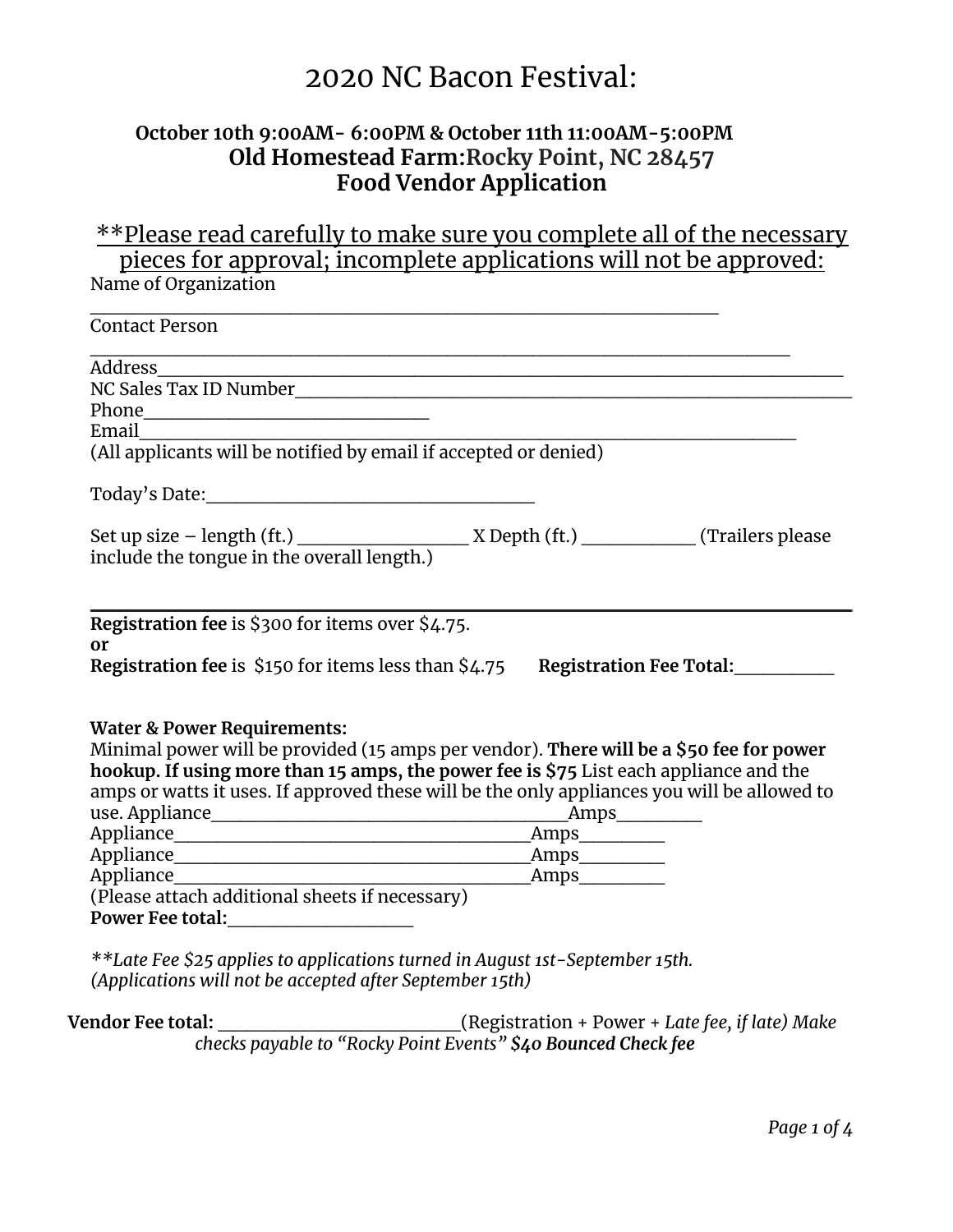#### **\*\*\*There will be no refunds after you are accepted. Vendor Expectations & Requirements:**

- You will need to bring your own electrical cords (150' minimum), 100 feet of food-grade water hose, three-way hose connector, backflow preventer and all equipment necessary to obtain a permit. **You will be responsible and expected to contact the Pender County Health Department to obtain a Temporary Food Stand Permit.**
- A Valid Certificate of Insurance is REQUIRED with the Rocky Point Events: NC Bacon Festival as the certificate holder, with a minimum of a \$1,000,000 limit.
- All food or drinks not described in the application or not approved during the application process shall not be sold.
- Each exhibitor is responsible for collecting the state Sales Tax and filing a report with the Department of Revenue. Where applicable, a tax ID number may be required.
- An accepted application is a commitment by the exhibitor to display his/her work during ALL scheduled hours of the festival. DO NOT PACK UP EARLY! Exhibitors who break down early may be excluded from future events.
- The exhibitors' space must be occupied 30 minutes prior to opening each morning of the show or the exhibitor will be considered a no-show and his/her space may be reassigned and no refund will be given. Absolutely no vehicles will be allowed in the craft area once the festival has started.
- Setup and breakdown times will be strictly enforced. The breakdown will not begin until the end of the festival. Vehicles will not be permitted on the grounds until after the festival is complete.

NO REFUNDS/Exchanges will be given! The intention of the festival is to operate according to the dates and times advertised; however, rescheduling or cancellation is at the discretion of the event director (David Crooks). Any changes will be sent out in an email format to vendors/sponsors.

As a guest on the event grounds, all vendors are expected to clean up their area of all trash.

As a guest on the event grounds, all vendors are expected to treat event staff, other vendors, and event attendees with respect. Any inappropriate behaviors will result in being asked to leave the grounds immediately. Items may be collected after the event is complete. This includes online interactions.

Vendors are encouraged to share NC Bacon Festival posts with positive comments. Do not create "events" on Facebook. We go to great lengths to maintain our social media accounts and communication with our guests and wish to be the source of all information to the public

\*\*\*All rules must be followed! Please mail completed applications to: **P.O. Box 1363 Burgaw, NC 28425**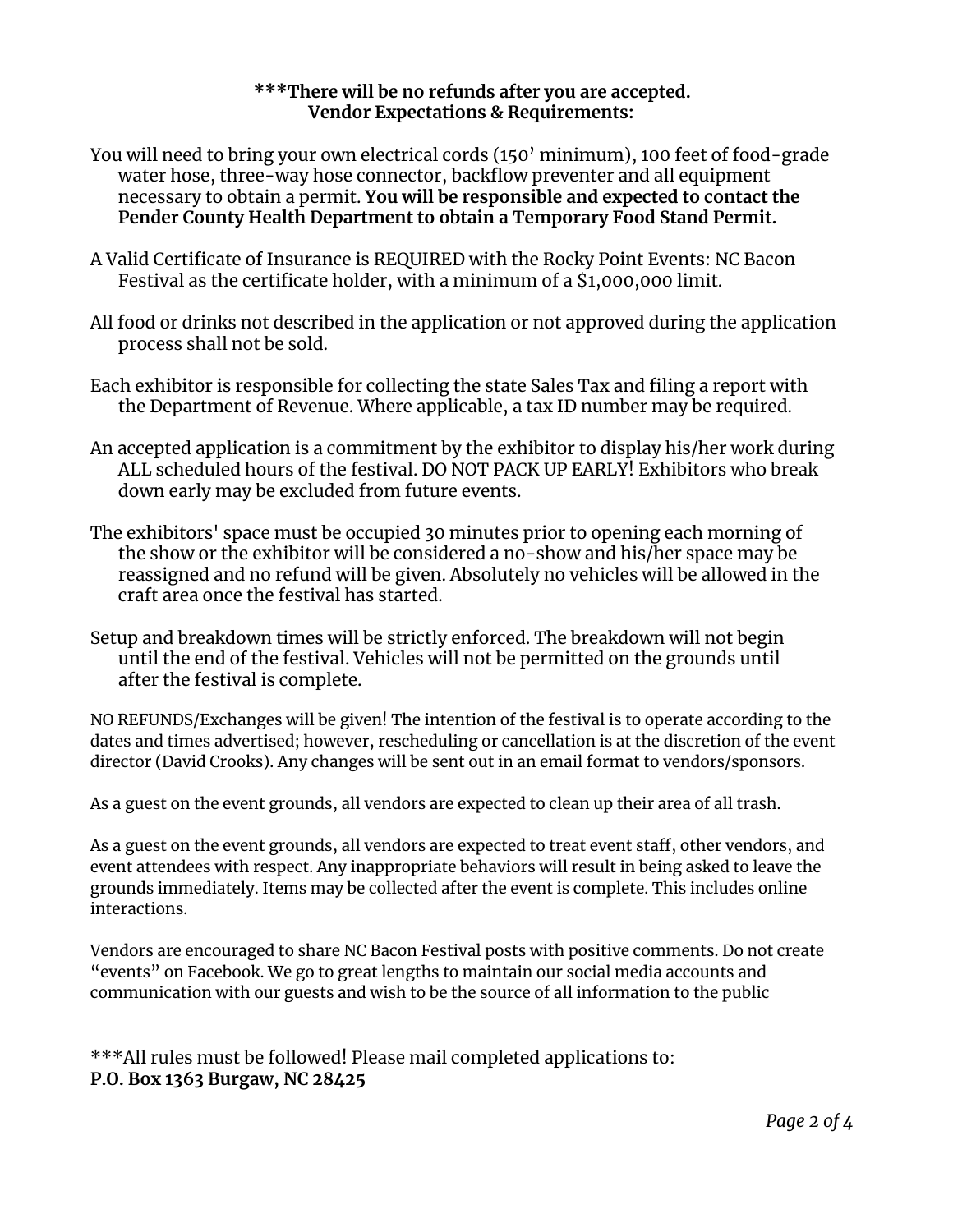#### **FESTIVAL LIABILITY RELEASE AGREEMENT**

I understand that reasonable security will be provided Saturday night, but I will not hold the NC Bacon Festival or its representatives liable for any loss, damage or injury. I further agree to indemnify, save harmless, and defend the NC Bacon Festival and its representatives in interest from and against any and all claims, demands, actions, debts, liabilities, and attorney fees arising out of, claimed on account of, or in any manner predicated upon loss or damage to the property of and injuries to or death or any and all persons whatsoever, in any manner caused or contributed to by the vendor, its agents or employees while in, upon, or about the NC Bacon Festival grounds where the booth is located, or while going to or departing from the same, and to indemnity and save harmless the NC Bacon Festival and its representatives in interest from any liability and that the NC Bacon Festival may suffer as the result of acts of negligence, fraud, or misconduct of any vendor's agent or employees on or about the NC Bacon Festival grounds. I release the NC Bacon Festival from any and all liability for loss or damage to property and merchandise used by the vendor in the operation of the concession due to theft, vandals, fire, storm, flood and damage through any force of nature otherwise. I further grant the NC Bacon Festival permission to use any photographs, motion pictures, recordings, or any other record of my participation in the festival for any legitimate reasons.

NOTE: Signature must be from the same vendor as on the application submitted. SIGNED \_\_\_\_\_\_\_\_\_\_\_\_\_\_\_\_\_\_\_\_\_\_\_\_\_\_\_\_\_\_\_\_\_\_\_\_\_\_\_\_\_\_\_\_\_ DATED  $\blacksquare$